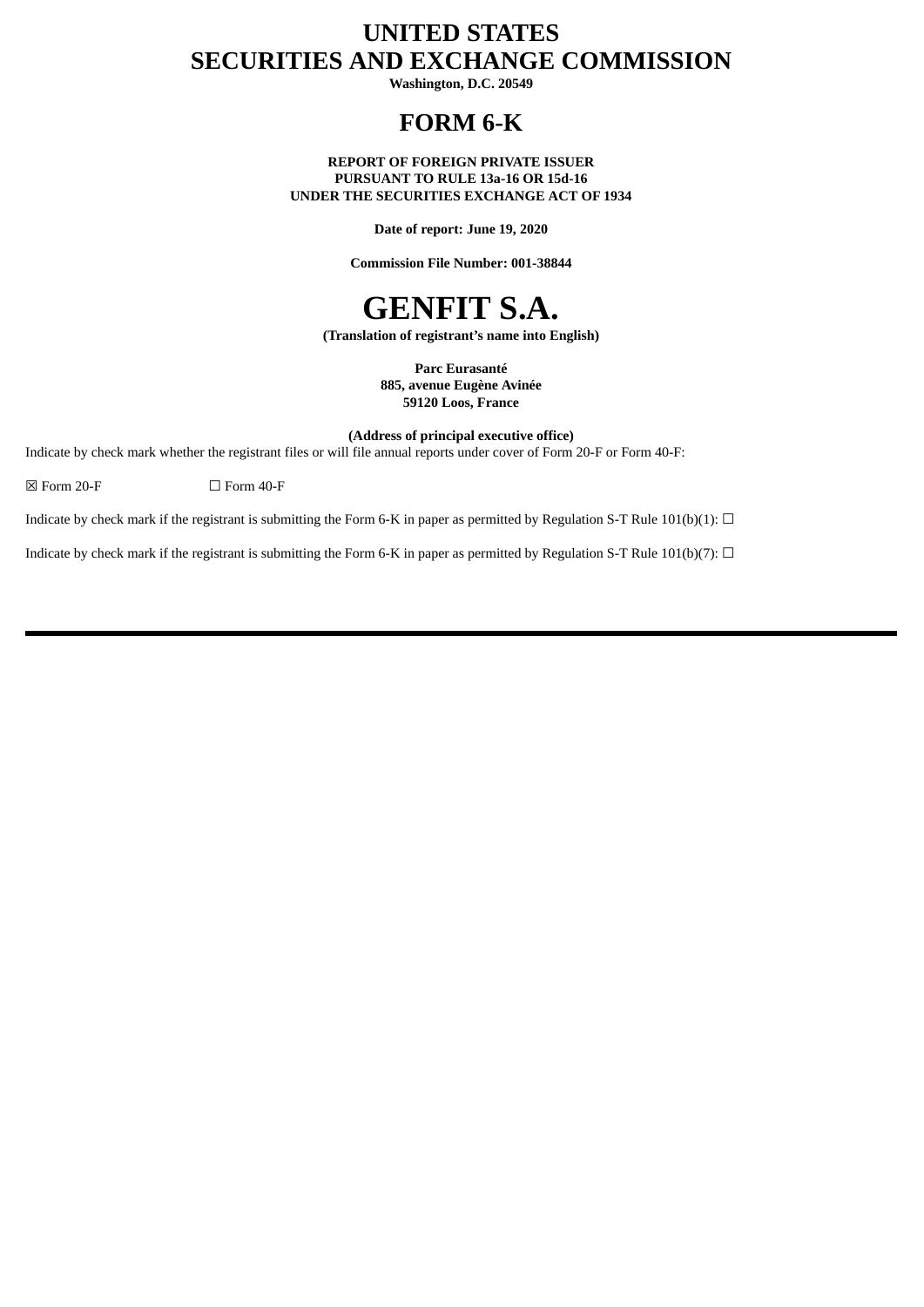### **Explanatory Note**

#### **General Meeting**

Genfit S.A. (the "Company") has reconvened its Ordinary Shareholders' Meeting (the "Meeting") on June 30, 2020 beginning at 3:00 pm. CEST at the Company's headquarters located Parc Eurasanté, 885 avenue Eugène Avinée in Loos (59120), France as a result of not reaching the required quorum at the Ordinary Shareholders' Meeting called on June 11, 2020.

Due to ongoing lockdown and prohibition on public gatherings currently imposed by the French government to prevent the spread of Coronavirus (Covid-19), upon decision of the Board of Directors of the Company, the Shareholders' Meeting will be held exceptionally behind closed doors, that is to say without the physical presence of shareholders and others who are usually entitled to attend, in accordance with the provisions of Article 4 of Ordinance No. 2020-321 of March 25, 2020.

The following documents regarding the Company's Meeting, which are attached as exhibits hereto, are incorporated by reference herein.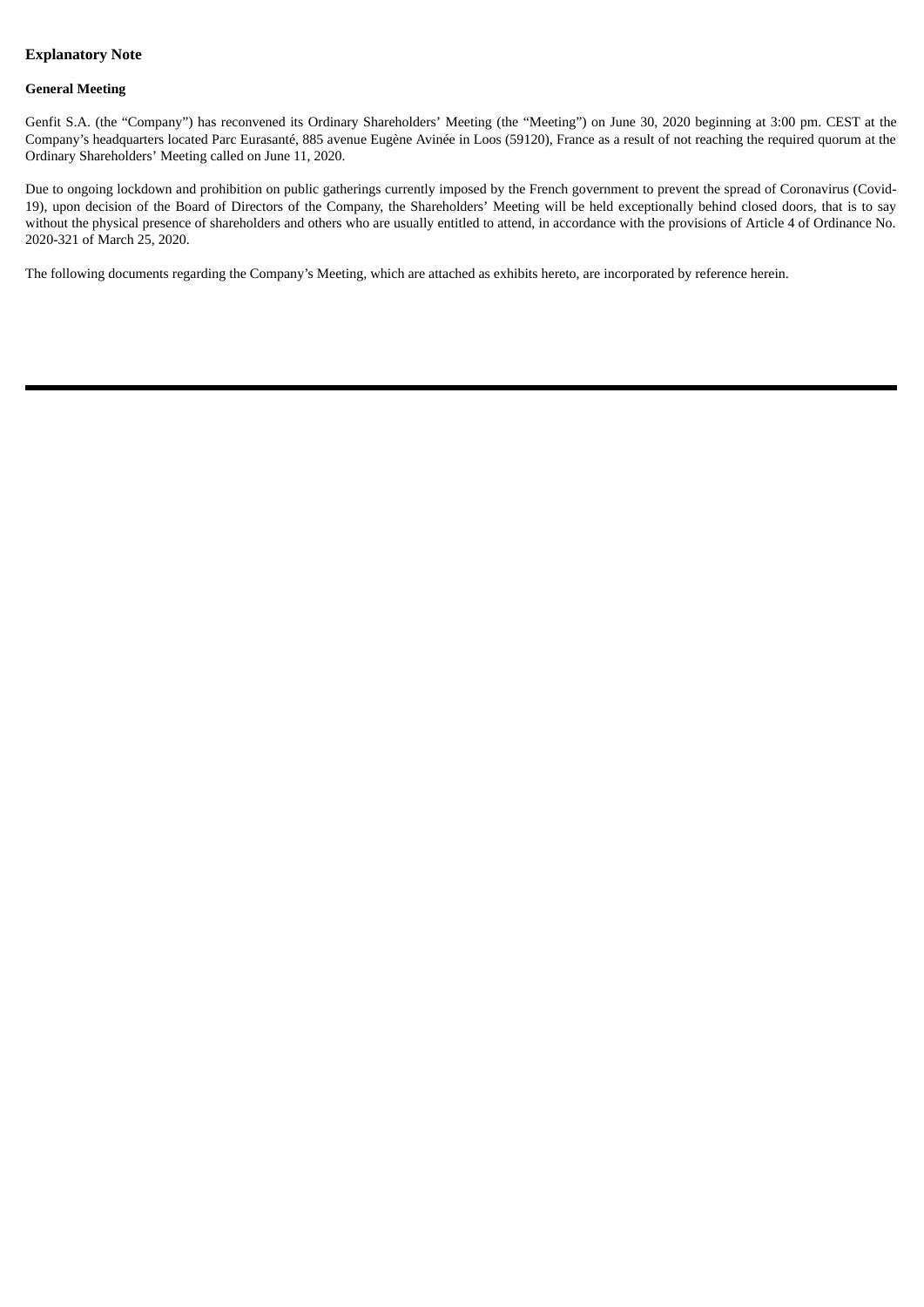**Exhibit Description**

[99.1](#page-4-0) **Press [Release](#page-4-0) dated June 19, 2020.** [99.2](#page-7-0) Notice of [Shareholders'](#page-7-0) Meeting of Genfit S.A., including Agenda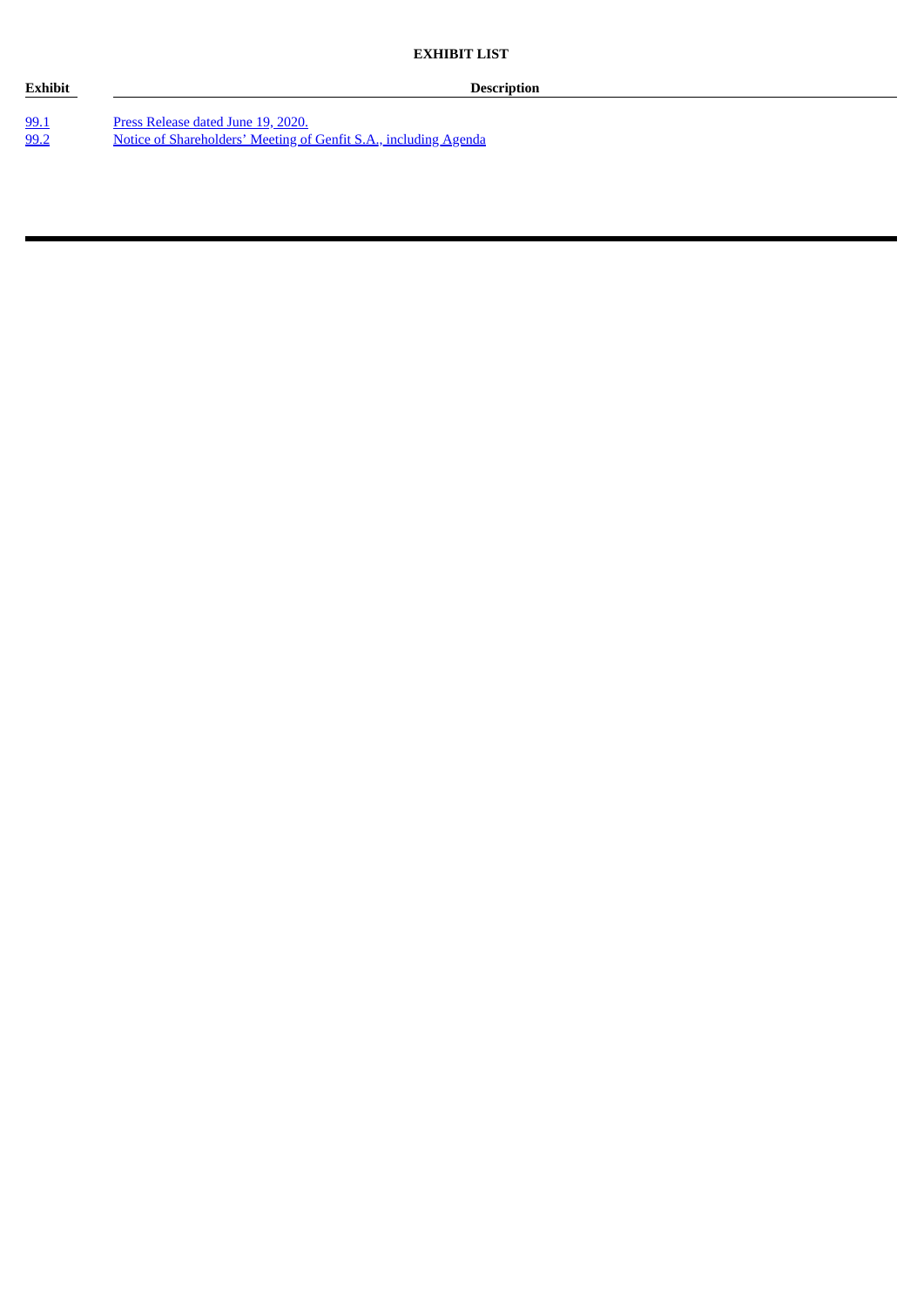#### **SIGNATURES**

Pursuant to the requirements of the Securities Exchange Act of 1934, the registrant has duly caused this report to be signed on its behalf by the undersigned, thereunto duly authorized.

**GENFIT S.A.**

Date: June 19, 2020 By: /s/ Pascal PRIGENT

Name: Pascal PRIGENT Title: Chief Executive Officer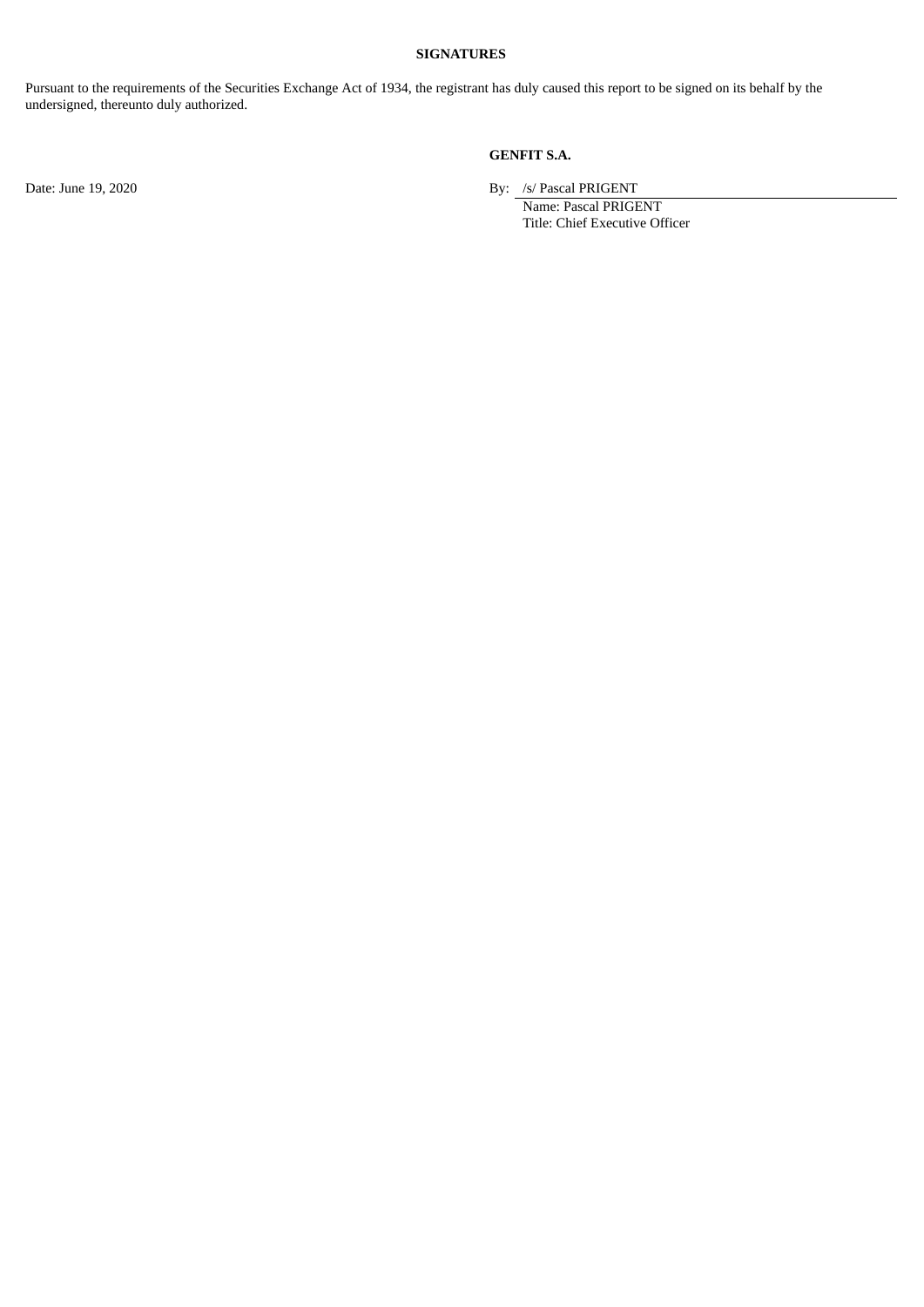<span id="page-4-0"></span>

## **GENFIT: Annual Shareholders Meeting on second convening to be held on June 30, 2020 at 3:00 pm CEST**

Lille (France): Cambridge (Massachusetts, United States) — June 19, 2020 — GENFIT (Nasdaq and Euronext: GNFT), a late-stage biopharmaceutical company dedicated to improving the lives of patients with metabolic and chronic liver diseases, today announced that it published in the June 19, 2020 French legal announcements bulletin (*Bulletin des Annonces Légales Obligatoires*), its convening notice for the Annual Shareholders Meeting to be held on Tuesday, June 30, 2020, at 3:00 pm CEST.

In accordance with the provisions of Article 4 of Ordinance No. 2020-321 of March 25, 2020, the Shareholders Meeting on second convening will be held virtually from the Company's headquarters located Parc Eurasanté, 885 avenue Eugène Avinée Loos, 59120, France, with the same agenda as the June 11, 2020 Shareholders Meeting that could not validly meet as a result of its failure to obtain the required quorum. The resolutions that will be submitted to the June 30, 2020 Shareholders Meeting remain unchanged.

The second part of the second Shareholders Meeting convening notice published in the June 19, 2020 French legal announcements bulletin (*Bulletin des Annonces Légales Obligatoires*) and available in the Investors & Media section of the Company's website (https://ir.genfit.com/financialinformation/shareholders-meeting) outlines the procedures by which shareholders may participate in the Meeting notwithstanding the exceptional measures required in order to comply with regulatory constraints and ensure the health and safety of our shareholders.

Shareholders who have not previously done so can provide their voting instructions via the Internet through the VOTACCESS platform which has been reopened as of today. The Shareholders Meeting will be available via live audio broadcast and a recording will be made available through the *Investors* section of our website (https://ir.genfit.com) under the *Events* section and on the *Shareholders Meeting* page under *Financials.*

In accordance with articles R.225-77 and R.225-79 of the French Commercial Code, proxy forms sent to the Company, electronic votes and voting powers given to the shareholders meeting on first convening remain valid for the Shareholders Meeting on second convening to be held on June 30, 2020, as long as the shares voted remain in the respective shareholders' accounts.

**GENFIT** | 885 Avenue Eugène Avinée, 59120 Loos - FRANCE | +333 2016 4000 | www.genfit.com 1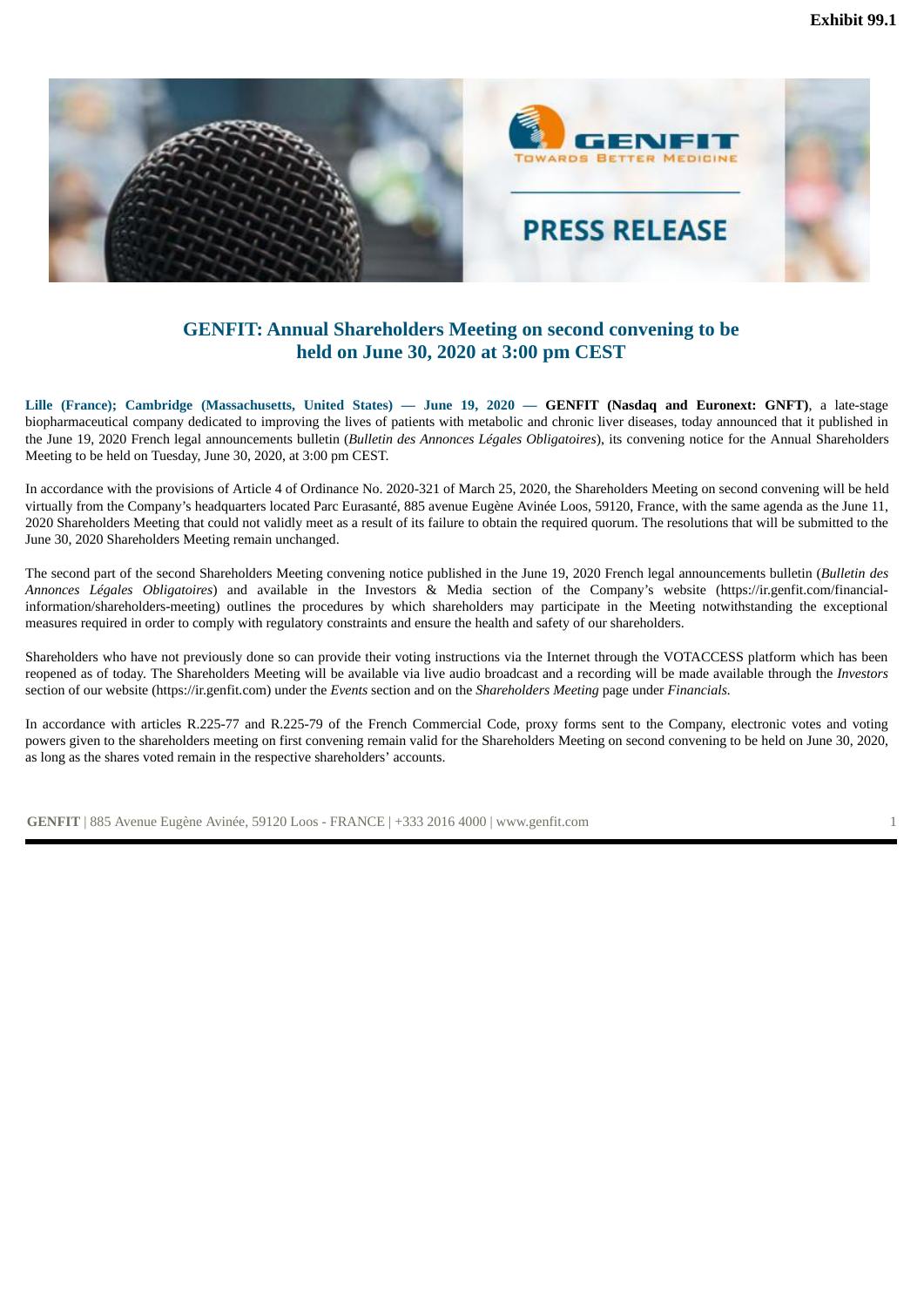

#### **ABOUT GENFIT**

GENFIT is a late-stage biopharmaceutical company dedicated to the discovery and development of innovative therapeutic and diagnostic solutions in metabolic and liver related diseases where there are considerable unmet medical needs, corresponding to a lack of approved treatments. GENFIT is a leader in the field of nuclear receptor-based drug discovery, with a rich history and strong scientific heritage spanning almost two decades. Its most advanced drug candidate, elafibranor, is currently being evaluated in a pivotal Phase 3 clinical trial ("RESOLVE-IT") as a potential treatment for NASH, and GENFIT plans to initiate a Phase 3 clinical trial of elafibranor in PBC. As part of GENFIT's comprehensive approach to clinical management of patients with NASH, GENFIT is also developing a new, non-invasive blood-based diagnostic test, NIS4, which, if approved, could enable easier identification of patients with NASH. With facilities in Lille and Paris, France, and Cambridge, MA, USA, the Company has approximately 200 employees. GENFIT is a publicly traded company listed on the Nasdaq Global Select Market and in compartment B of Euronext's regulated market in Paris (Nasdaq and Euronext: GNFT). www.genfit.com

#### **FORWARD LOOKING STATEMENTS**

This press release contains certain forward-looking statements, including those within the meaning of the Private Securities Litigation Reform Act of 1995, with respect to GENFIT, including statements regarding the reconvening of our shareholders meeting. The use of certain words, including "believe," "potential," "expect" and "will" and similar expressions, is intended to identify forward-looking statements. Although the Company believes its expectations are based on the current expectations and reasonable assumptions of the Company's management, these forward-looking statements are subject to numerous known and unknown risks and uncertainties, which could cause actual results to differ materially from those expressed in, or implied or projected by, the forward-looking statements. These risks and uncertainties include, among other things, the uncertainties inherent in research and development, including related to safety, biomarkers, progression of, and results from, its ongoing and planned clinical trials, review and approvals by regulatory authorities of its drug and diagnostic candidates and the Company's continued ability to raise capital to fund its development, as well as those risks and uncertainties discussed or identified in the Company's public filings with the French Autorité des marchés financiers ("AMF"), including those listed in Section 2.1 "Main Risks and Uncertainties" of the Company's 2019 Universal Registration Document filed with the AMF on May 27, 2020 under n° D.20-0503, which is available on GENFIT's website (www.genfit.com) and on the website of the AMF (www.amf-france.org) and public filings and reports filed with the U.S. Securities and Exchange Commission ("SEC"), including the Company's 20-F dated May 27, 2020. In addition,

**GENFIT** | 885 Avenue Eugène Avinée, 59120 Loos - FRANCE | +333 2016 4000 | www.genfit.com 2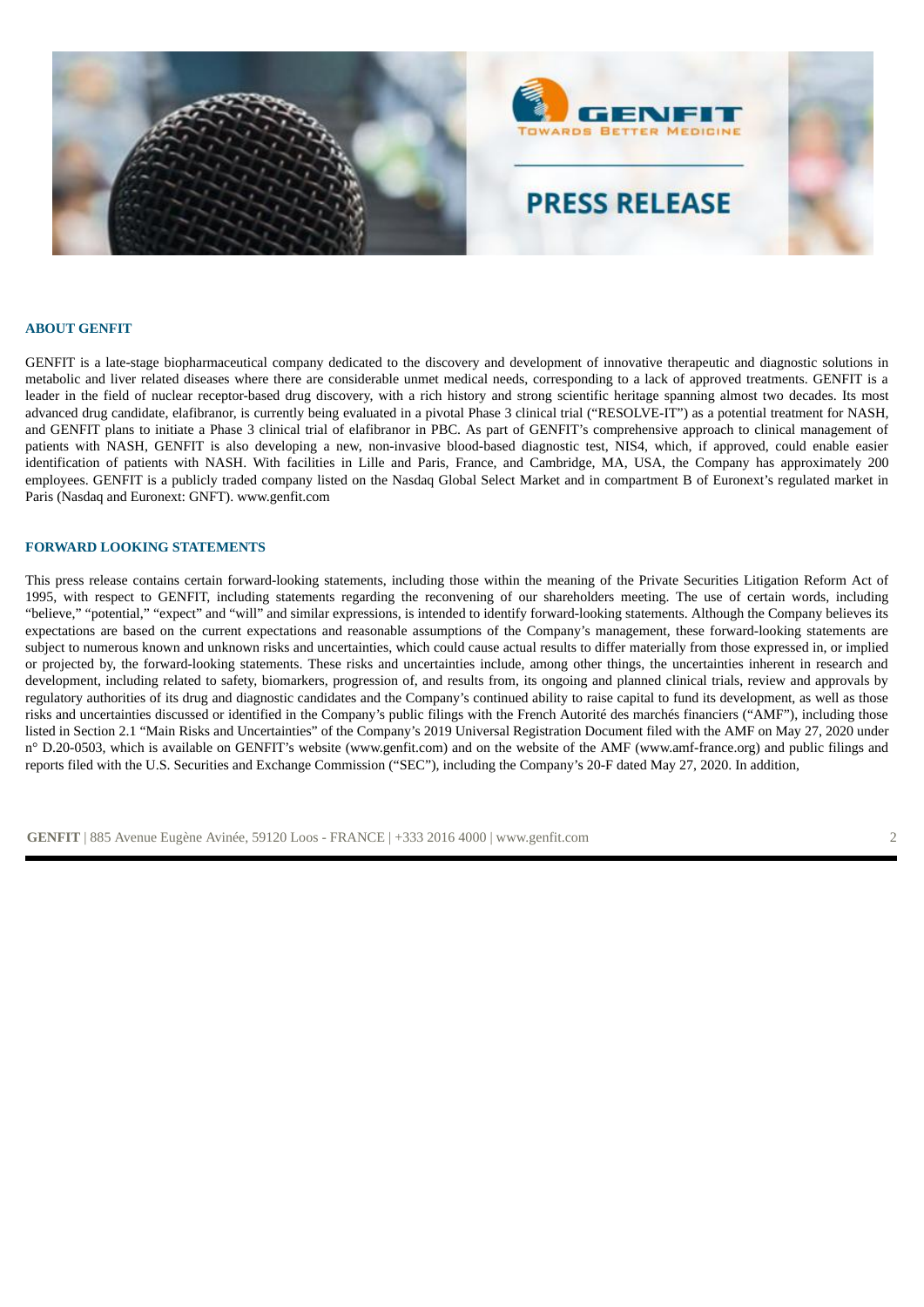

even if the Company's results, performance, financial condition and liquidity, and the development of the industry in which it operates are consistent with such forward-looking statements, they may not be predictive of results or developments in future periods. These forward-looking statements speak only as of the date of publication of this document. Other than as required by applicable law, the Company does not undertake any obligation to update or revise any forward-looking information or statements, whether as a result of new information, future events or otherwise.

#### **CONTACT**

**GENFIT** | Investors

Naomi EICHENBAUM – Investor Relations | Tel: +1 (617) 714 5252 | investors@genfit.com

#### **PRESS RELATIONS** | Media

Hélène LAVIN – Press relations | Tel: +333 2016 4000 | helene.lavin@genfit.com

**GENFIT** | 885 Avenue Eugène Avinée, 59120 Loos - FRANCE | +333 2016 4000 | www.genfit.com 3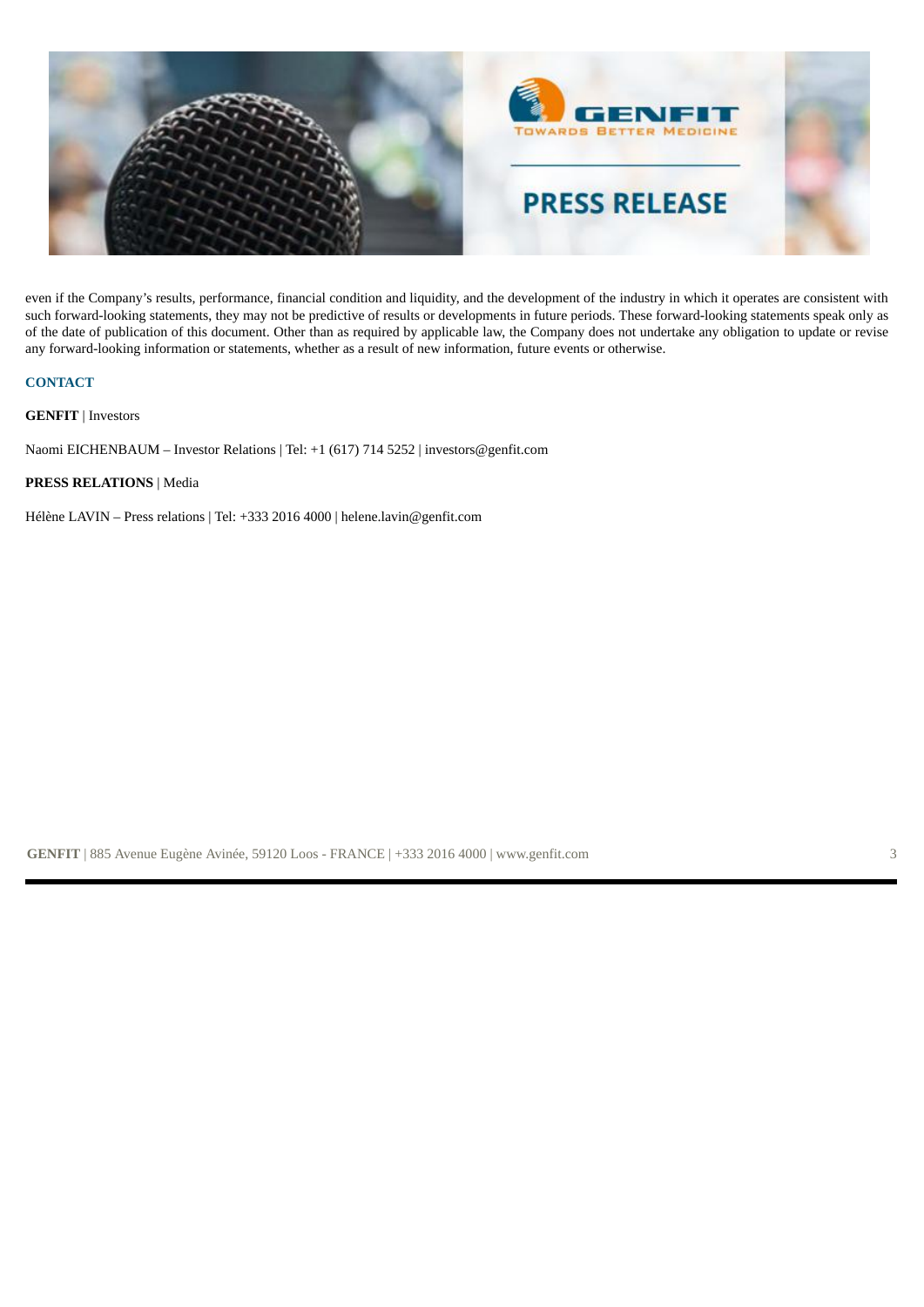#### **June 19, 2020 FRENCH OFFICIAL LEGAL ANNOUNCEMENT PUBLICATION «BALO» Bulletin N°74**

<span id="page-7-0"></span>This document has been translated in English for information only. In the event of any differences between the French text and the English text, the *French language version shall supersede*.

#### **SHAREHOLDERS' AND UNITHOLDERS' MEETINGS**

#### **GENFIT**

French public limited company (*Société Anonyme*) governed by a Board of Directors with share capital of 9,714,654.25 euros Registered Office: 885 avenue Eugène Avinée, 59120 Loos 424 341 907 R.C.S. Lille Métropole

#### **Notice of second convocation**

Following the notice of meeting serving as convocation published in the French Official Legal Announcement Publication "BALO" Bulletin No. 55 of May 6, 2020, Ladies and Gentlemen, the fellow shareholders of the company GENFIT S.A. (the "**Company**") are informed that the ordinary shareholders' meeting convened at the Company's headquarters located Parc Eurasanté, 885 avenue Eugène Avinée in Loos (59120), on June 11, 2020 at 10 am, could not be deliberate due to the required quorum not being reached.

Consequently, and in accordance with applicable laws and regulations, the shareholders of the Company are notified of the holding of an ordinary shareholders' meeting convened on second convocation (the "**Shareholders' Meeting**"), on Tuesday June 30, 2020 at 3 pm, at the Company's headquarters located Parc Eurasanté, 885 avenue Eugène Avinée in Loos (59120), in order to deliberate on the same agenda. The text of the draft resolutions to be proposed to the shareholders' meeting remains unchanged.

In view of the governmental measures for the lockdown and prohibition of gatherings currently in force to fight against the spread of the epidemic of Coronavirus (Covid-19), upon decision of the Board of Directors of the Company, the Shareholders' Meeting will exceptionally be held behind closed doors, that is to say without the presence of shareholders and other persons who are usually entitled to attend, in accordance with the provisions of Article 4 of Ordinance No. 2020-321 of March 25, 2020.

The description of the procedures which will allow shareholders to participate in the Shareholders' Meeting notwithstanding these exceptional measures required in order to comply with regulatory constraints and preserve the health of each person is set out in the second part of this conveying's notice.

#### **AGENDA**

#### **Ordinary Shareholders' Meeting**

Presentation of the Board of Directors' management report on the Company's activity and on the financial statements for the year ended on December 31, 2019, the Statutory Auditors' general report on the accounts for the year ended on December 31, 2019;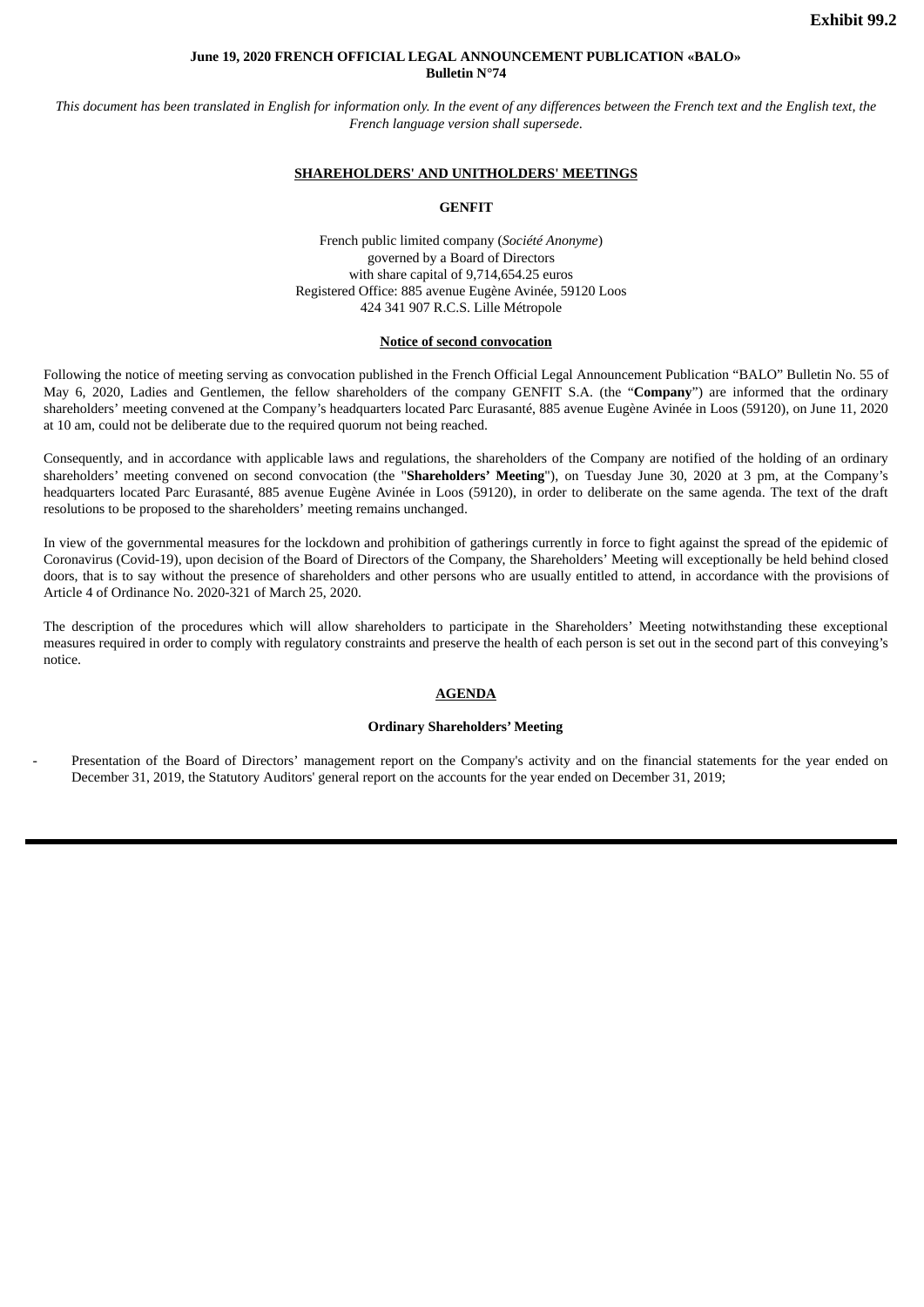- Presentation of the Group's management report by the Board of Directors and reading of the Statutory Auditors' general report on the consolidated financial statements for the year ended on December 31, 2019;
- Presentation of the Board of Directors' corporate governance report;
- Approval of the annual financial statements for the year ended on December 31, 2019 (**Resolution n°1**);
- Approval of the consolidated annual financial statements for the year ended on December 31, 2019 (**Resolution n°2**);
- Allocation of the results for the year ended on December 31, 2019 (**Resolution n°3**);
- Reading and approval of the Statutory Auditors' special report on the regulated agreements within the meaning of article L. 225-38 *et seq.* of the French *Code de commerce* previously authorised and entered into and whose execution continued during the past financial year (**Resolution n°4**);
- Reading of the Board of Directors' special report on the options to subscribe or purchase Company's shares in accordance with article L. 225-184 of the French *Code de commerce*;
- Reading of the Board of Directors' special report on the granting of free shares in accordance with article L. 225-197-4 of the French *Code de commerce*;
- Reading of the table summarizing the delegations of authority and powers granted by the shareholders' meeting to the Board of Directors in respect of capital increases, in accordance with articles L. 225-129-1 et seq. of the French *Code de commerce*;
- Reading of the Board of Directors' supplementary report on the use of delegations of powers granted by the shareholders' meeting, in accordance with article R. 225-116 of the French *Code de commerce*;
- Appointment of Mrs. Katherine KALIN as a member of the Board of Directors (**Resolution n°5**);
- Appointment of Mr. Eric BACLET as a member of the Board of Directors (**Resolution n°6**);
- Approval of the information relating to the components of overall compensation paid during the 2019 financial year, or allocated for the same financial year, to all of the Company's corporate officers (**Resolution n°7**);
- Approval of the components of overall compensation paid during the 2019 financial year, or allocated for the same financial year, to Mr. Jean-François MOUNEY, Chairman of the Board of Directors of the Company (**Resolution n°8**);
- Approval of the components of overall compensation paid during the 2019 financial year, or allocated for the same financial year, to Mr. Pascal PRIGENT, Chief Executive Officer of the Company (**Resolution n°9**);
- Approval of the compensation policy for financial year 2020 applicable to all of the Company's corporate officers (**Resolution n°10**);
- Approval of the compensation policy for financial year 2020 applicable to Mr. Jean-François MOUNEY, Chairman of the Board of Directors of the Company (**Resolution n°11**);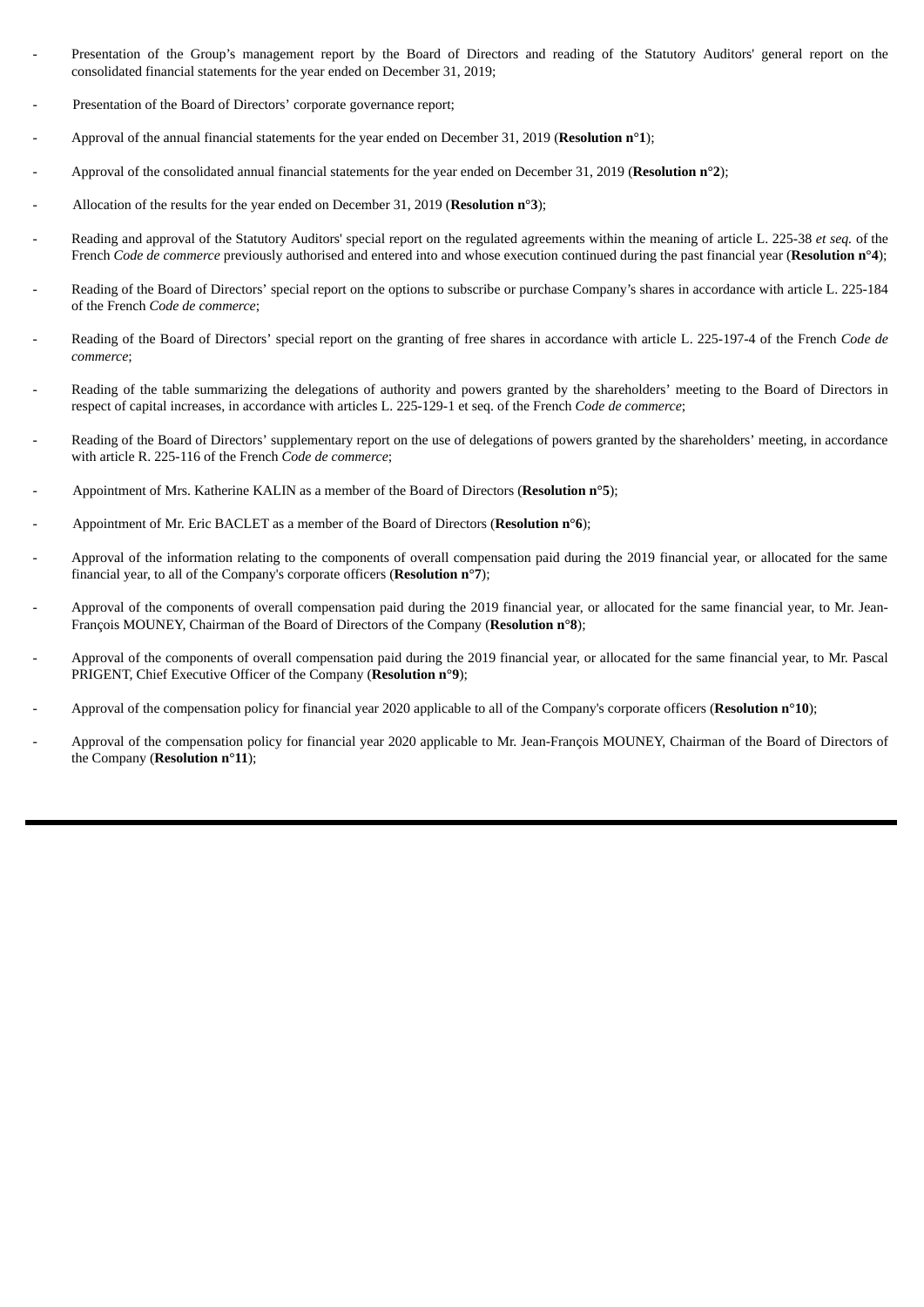- Approval of the compensation policy for financial year 2020 applicable to Mr. Pascal PRIGENT, Chief Executive Officer of the Company (**Resolution n°12**);
- Approval of the compensation policy for financial year 2020 applicable to the Directors of the Company (**Resolution n°13**); and
- Powers to carry out formalities (**Resolution n°14**).

\* \* \*

#### **I. Preliminary formalities to complete in order to participate to the Shareholders' Meeting**

Within the framework of Ordinance no. 2020-321 of March 25, 2020 (the "**Covid-19 Ordinance**") adapting the rules for meeting and deliberation of meetings and governing bodies of legal persons and entities without legal personality of private law due to the Covid-19 epidemic, and with the constant concern of ensuring, as far as possible, the security and protection of all stakeholders (including those of investors) at the Shareholders' Meeting, this meeting will be held without the physical attendance of the shareholders.

Under these conditions and in accordance with the Covid-19 Ordinance, in order to exercise your rights, you must:

- favour the use of the Internet for the completion of participation formalities,
- express your choices before the meeting with respect to the resolutions that are proposed to you, namely by:
	- o voting by post,
	- o appointing a proxy who will vote before the Shareholders' Meeting (the latter then having the option of communicating his voting instructions to the following address: paris.bp2s.france.cts.mandats@bnpparibas.com),
	- o granting a power of attorney to the President of the Shareholders' Meeting,

#### **only options now available due to the circumstances and imperatives above-mentioned.**

You may also ask questions in writing. These questions must:

- be sent by registered letter with acknowledgment of receipt to the following address: GENFIT, Service Financier, Parc Eurasanté, 885 avenue Eugène Avinée, 59120 Loos or by electronic communication to the following address: investors@genfit.com at the latest on the fourth business day preceding the date of the Shareholders' Meeting;
- be accompanied by a shareholding certificate of your GENFIT's shares to be taken into account.

Please be reminded that the proxy and postal voting forms received by the company for the June 11, 2020 meeting remain valid for this Shareholders' Meeting.

Finally, shareholders are invited to regularly consult the section dedicated to the 2020 Shareholders' Meeting on the Company's website: www.genfit.com.

#### **II. Participation's terms to the Shareholders' Meeting**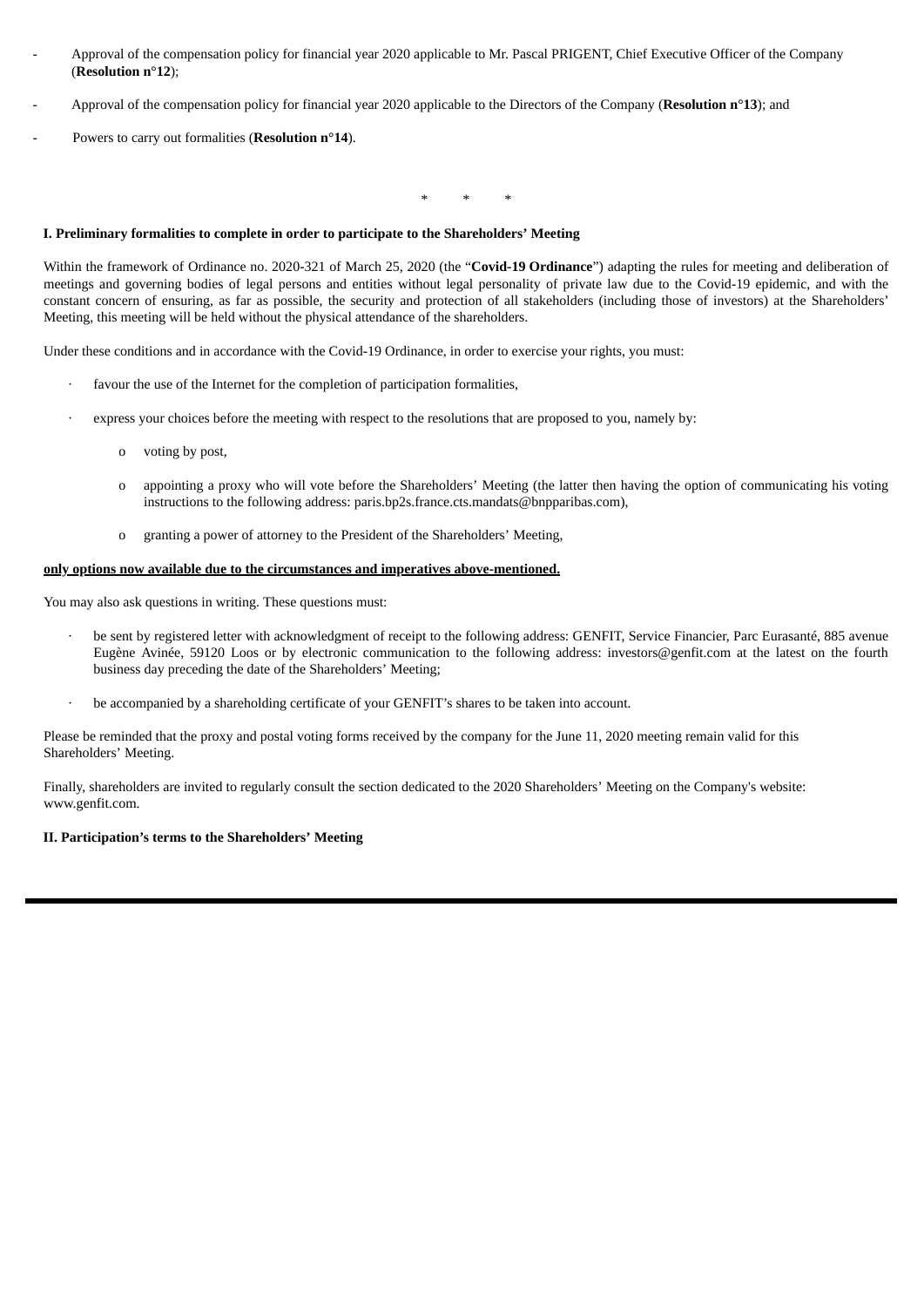The Shareholders' Meeting is composed of all shareholders regardless of the number of shares they hold.

Each shareholder may be represented at the Shareholders' Meeting by another shareholder, by their spouse or by the partner with whom they have concluded a civil solidarity pact. They may also be represented by any other natural or legal person of their choice (article L. 225-106 of the French *Code de commerce*).

The proxy thus designated will vote remotely under the conditions set out in III. below.

In accordance with article R. 225-85 of the French *Code de commerce*, the right to participate in the Shareholders' Meeting is justified by registering the securities in the name of the shareholder or the intermediary registered on their behalf (in application of the seventh paragraph of article L. 228-1 of the French *Code de commerce*), on the second day preceding the Shareholders' Meeting at midnight, Paris time, either in the registered securities accounts kept by the Company (or its agent ), or in the bearer (*au porteur*) securities accounts kept by the authorized intermediary.

The registration of the securities in the bearer (*au porteur*) securities accounts kept by the financial intermediaries is evidenced by a participation certificate issued by the latter (if necessary by electronic means) under the conditions provided for in article R. 225-85 of the French *Code de commerce* (with reference to article R. 225-61 of the same *Code*), in the appendix:

- the remote voting form;
- the voting proxy.

#### **III. Vote by post or proxy**

#### A. Postal voting

Shareholders wishing to vote by post or be represented by giving a proxy to the Chairman of the Shareholders' Meeting or to a proxy may:

- · *For registered shareholders*: return the postal or proxy voting form, which will be sent to them with the invitation, to the following address: BNP Paribas Securities Services - CTO Service Assemblées - Grands Moulins de Pantin - 9, rue du Débarcadère - 93761 Pantin Cedex.
- · *For bearer (*au porteur*) shareholders*: request this postal or proxy voting form from the intermediary who manages their securities as of the date of the Shareholders' Meeting. Once filled by the shareholder, this form will be returned to the account-keeping establishment, which will include a participation certificate and send it to BNP Paribas Securities Services - CTO Service Assemblées - Grands Moulins de Pantin - 9 , rue du Débarcadère - 93761 Pantin Cedex. To be taken into account, the postal voting forms must be received by the Company or the Shareholders' Meetings Service of BNP Paribas Securities Services, at the latest on 27 June 2020.

The appointments or revocations of agents expressed on paper must be received no later than the fourth day preceding the date of the Shareholders' Meeting, *i.e.* June 26, 2020.

#### B. Electronic voting

Shareholders also have the possibility of transmitting their voting instructions, of granting a power of attorney to the President of the Shareholders' Meeting before the Shareholders' Meeting, and of appointing or removing a proxy by Internet before the Shareholders' Meeting on the Votaccess website, in accordance with the conditions described below:

For registered shareholders (*actionnaires au nominatif*):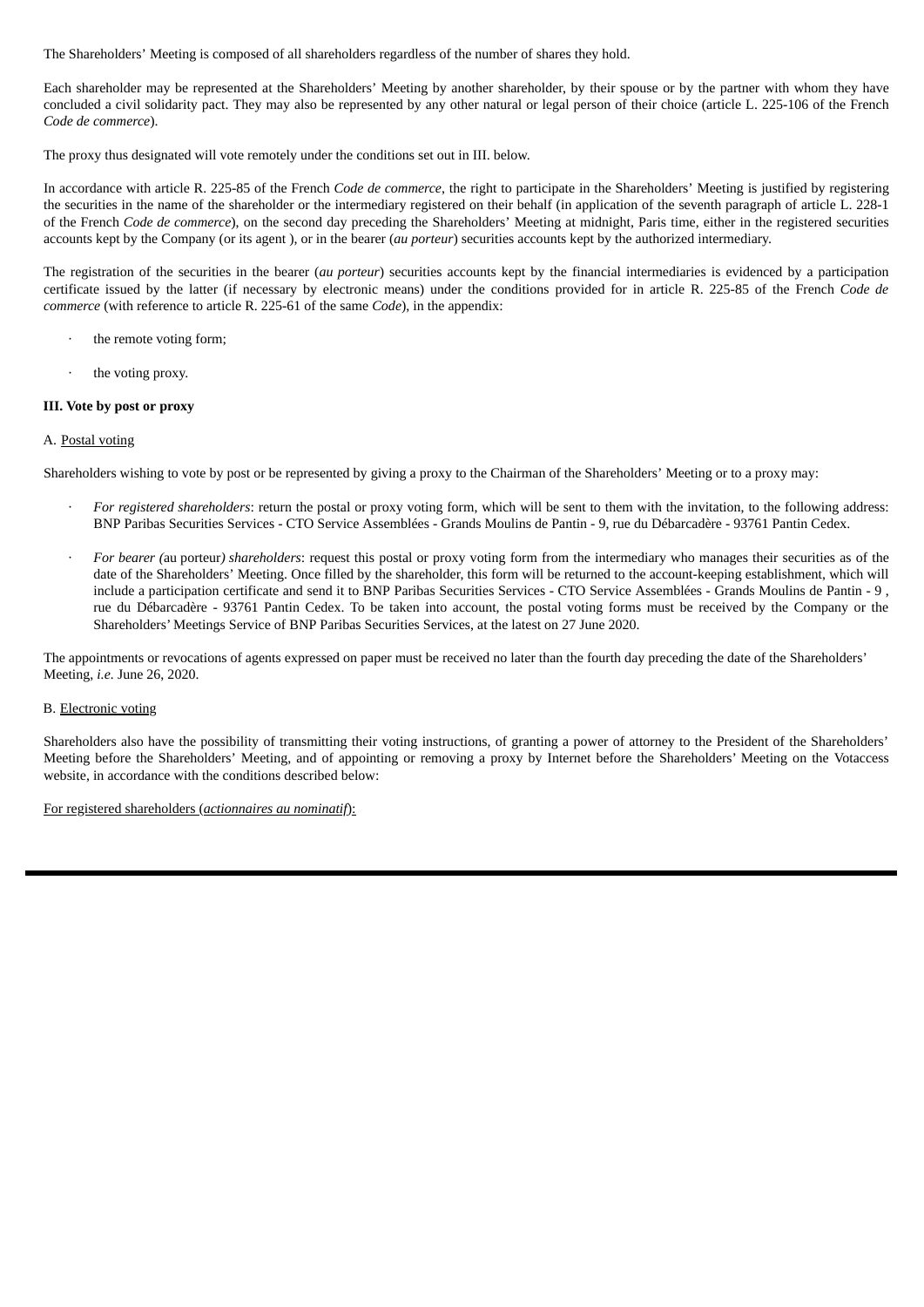Holders of pure or administered registered shares who wish to vote by Internet will access the Votaccess' website via the Planetshares site, the address of which is as follows: https://planetshares.bnpparibas.com.

Holders of pure registered shares must connect to the Planetshares site with their usual access codes.

Holders of administered registered shares will have to connect to the Planetshares site using their identification number, which is found at the top right of their paper voting form. In the event that the shareholder is no longer in possession of their username and / or password, they may contact the number made available to them, being either 01 57 43 02 30 from France or +33 1 57 43 02 30 from abroad, or use the contact form on the Planetshares website: https://planetshares.bnpparibas.com.

After logging in, the registered shareholder must follow the instructions given on the screen in order to access the Votaccess' website and vote, or appoint or dismiss a proxy.

The appointments or revocations of proxies must be received no later than the fourth day preceding the date of the Shareholders' Meeting, *i.e.* June 26, 2020.

#### For bearer shareholders (*actionnaires au porteur*):

It is up to the bearer shareholder to inquire in order to know whether his account-keeping establishment is connected or not to the Votaccess' website and, if necessary, if this access is subject to specific conditions of use.

If the shareholder's account-keeping establishment is connected to the Votaccess' website, the shareholder must identify himself on the Internet portal of his account-keeping establishment with his usual access codes. He must then click on the icon which appears on the line corresponding to his actions and follow the indications given on the screen in order to access the Votaccess' website and vote, grant a power of attorney to the President of the Shareholders' Meeting or appoint or dismiss a proxy.

If the shareholder's account-keeping establishment is not connected to the Votaccess' website, it is specified that the notification of the appointment and the revocation of a proxy may however be made electronically in accordance with the provisions of the article R. 225-79 of the French *Code de commerce*, in the following ways:

- the shareholder must send an email to paris.bp2s.france.cts.mandats@bnpparibas.com. This email must contain the following information: name of the Company concerned, date of the Shareholders' Meeting, last name, first name, address, bank references of the principal as well as the name, first name and if possible the address of the agent; and
- · the shareholder must obligatorily ask their financial intermediary who manages their securities account to send a written confirmation to the Shareholders' Meetings department of BNP Paribas Securities Services - CTO Service Assemblées - Grands Moulins de Pantin - 9, rue du Débarcadère - 93761 Pantin Cedex.

Only notifications of designation or revocation of mandates may be sent to the aforementioned email address, any other request or notification relating to another object that cannot be taken into account and/or processed.

In order for appointments or revocations of proxies expressed by electronic means to be validly taken into account, confirmations must be received no later than the fourth day preceding the date of the meeting, *i.e.* June 26, 2020.

The Votaccess' website will be reopened from June 19, 2020.